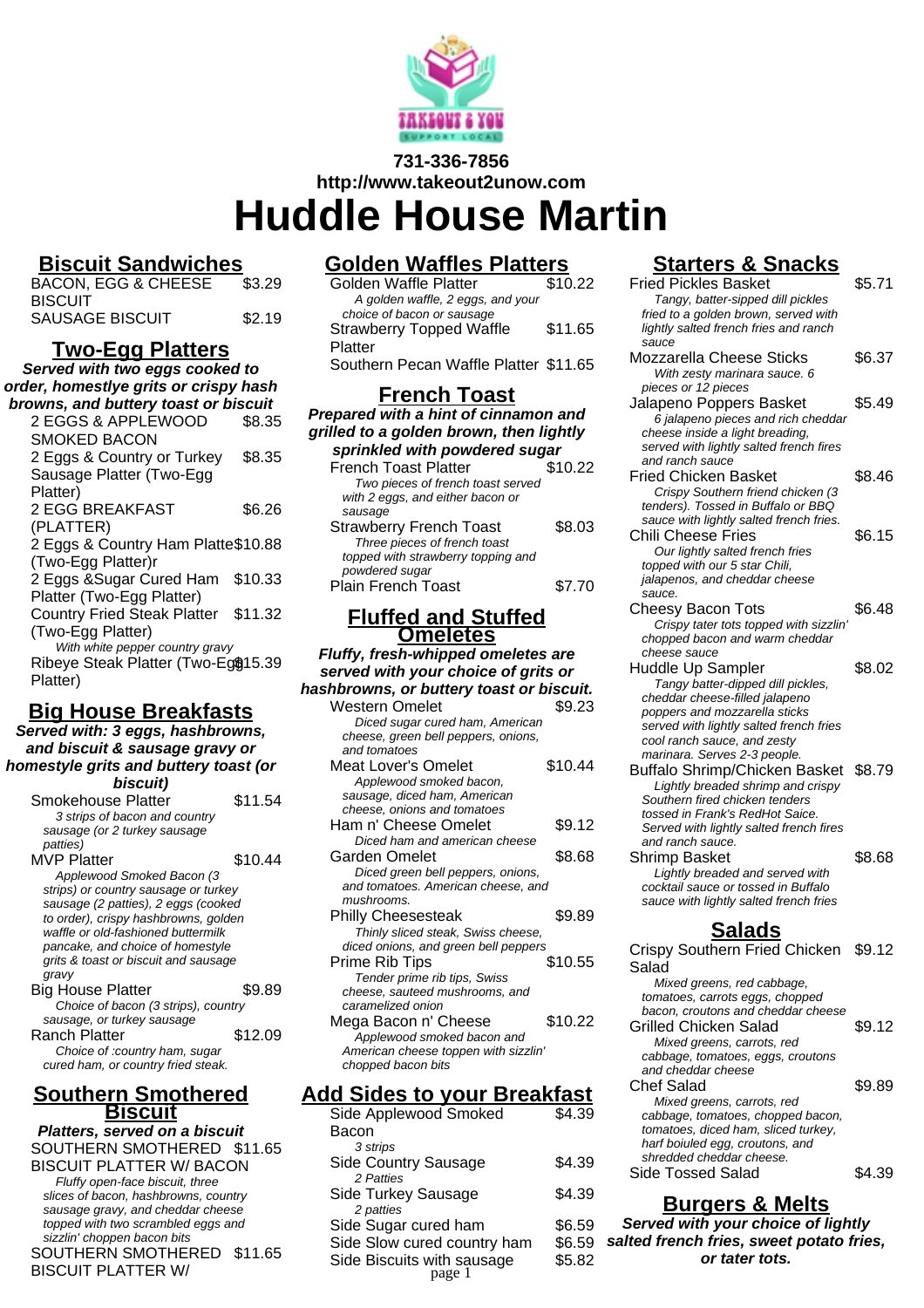### COUNTRY OR TURKEY SAUSAGE

Fluffy open-face biscuit, two sausage patties, crispy hashbrowns, country sausage gravy, and cheddar cheese topped with two scrambled eggs

### SOUTHERN SMOTHERED \$11.87 BISCUIT PLATTER W/

CHICKEN AND BACON Fluffy open-face biscuit, crispy breaded chicken filet, two strips of Applewood bacon, crispy hashbrowns, white pepper gravy, and cheddar cheese topped with two scrambled eggs

# **Stuffed Hashbrowns**

**Your favorite breakfast eats, scrambled eggs, and American cheese stuffed between layers of crispy hashbrowns. Served with toast or biscuit.**

| Bacon, Sausage, and Gravy | \$9.67 |
|---------------------------|--------|
| Stuffed hashbrowns        |        |
| Ham & Cheese stuffed      | \$8.79 |
| hashbrowns                |        |

# **Sweet Cakes**

| $\sim$ $\sim$ $\sim$<br><u>Junuu</u>                                    |        |
|-------------------------------------------------------------------------|--------|
| Pancakes, perfected                                                     |        |
| Oreo Cookie Crunch Pancakes\$7.71                                       |        |
| (2)                                                                     |        |
| Crushed Oreo cookies cooked                                             |        |
| inside 2 thick and fluffy buttermilk                                    |        |
| pancakes, topped with cookie                                            |        |
| crumbles, rich chocolate syrup and                                      |        |
| extra whipped topping                                                   |        |
| Butter Pecan Praline Pancake \$7.71                                     |        |
| (2)                                                                     |        |
| 2 thick and fluffy buttermilk                                           |        |
| pancakes packed with crunchy                                            |        |
| pecans, topped with rich caramel                                        |        |
| syrup                                                                   |        |
| Strawberries n' Cream                                                   | \$6.61 |
| Pancakes (2)                                                            |        |
| A head of straberry topping                                             |        |
| smothered over 2 thick and fluffy<br>buttermilk pancakes, finished with |        |
| sweet, creamy whipped toping                                            |        |
| Wild Blueberry Pancakes (2)                                             | \$6.61 |
| 2 thick and fluffy buttermilk                                           |        |
| pancakes bursting with plump                                            |        |
| blueberries                                                             |        |
| Chocolate Chip Fix Pancakes \$6.61                                      |        |
| (2)                                                                     |        |
| Loads of chocolate chips melted                                         |        |
| inside 2 thick and fluffy buttermilk                                    |        |
| pancakes                                                                |        |
| Southern Pecan Pancakes (2) \$6.61                                      |        |
| 2 thik and fluffy buttermilk                                            |        |
| pancakes packed with crunchy                                            |        |
| pecans                                                                  |        |
| Old-fashioned Buttermilk                                                | \$6.05 |
| Pancakes (2)                                                            |        |
| It's true Southern flavor. 2                                            |        |
| platter-sized pancakes made from                                        |        |
| our signature batch                                                     |        |

## **Add to Any Menu Item**

| 5 star chili        | \$1.09 |
|---------------------|--------|
| Cheese              | \$0.87 |
| per slice           |        |
| Sausage Gravy       | \$1.09 |
| Cheese sauce        | \$1.09 |
| Chopped bacon bits  | \$1.09 |
| Diced ham           | \$1.09 |
| Diced green peppers | \$0.87 |
| Diced tomatoes      | \$0.87 |
| Jalapenos           | \$1.09 |
|                     |        |

| gravy                           |        |
|---------------------------------|--------|
| 2 biscuits                      |        |
| Side Bacon cheddar grits        | \$3.62 |
| Side Cheesy bacon               | \$4.72 |
| hashbrowns                      |        |
| Side Golden Waffle              | \$4.72 |
| Side Pancake                    | \$2.52 |
| Side Double Hashbrowns          | \$3.62 |
| Side Hashbrowns "ALL THE        | \$5.82 |
| WAY"                            |        |
| Side Raisin Toast               | \$2.74 |
| Sub for regular toast, 2 slices |        |
|                                 |        |

# **Specialty Beverages**

| Peach Tea                            | \$2.96 |
|--------------------------------------|--------|
| Our freshly brewed Pauline's         |        |
| Southern Tea infused with the sweet, |        |
| luscious taste of peach              |        |
| <b>Strawberry Lemonade</b>           | \$2.96 |
| Chilled lemonade infused with the    |        |
| sweet taste of strawberry            |        |
| Lemonade                             | \$2.85 |
| Minute Maid simple, crisp, and       |        |
| classic                              |        |
| Milk                                 | \$3.29 |
| <b>Chocolate Milk</b>                | \$3.29 |
| Orange Juice                         | \$2.96 |
| Minute Maid                          |        |

### **Beverages**

| Soft Drink             | \$2.19 |
|------------------------|--------|
| Pauline's Southern Tea | \$2.19 |

## **Dinner Platter**

| Includes: Texas toast or biscuit, and    |         |  |
|------------------------------------------|---------|--|
| two sides                                |         |  |
| <b>Country Fried Steak</b>               | \$11.87 |  |
| w/ White pepper gravy                    |         |  |
| <b>CRISPY SOUTHERN FRIED</b>             | \$10.45 |  |
| <b>CHICKEN TENDER DINNER</b>             |         |  |
| Crispy Southern chicken tenders.         |         |  |
| Tossed in Buffalo or BBQ sauce.          |         |  |
| <b>Grilled Chicken Dinner</b>            | \$9.89  |  |
| Marinated chicken breast grilled         |         |  |
| just right.                              |         |  |
| Chopped Steak Dinner                     | \$10.99 |  |
| With savory mushroom gravy               |         |  |
| PRIME RIB TIPS DINNER                    | \$11.32 |  |
| Tender, juicy, prime rib tips grilled    |         |  |
| sauteed mushrooms and onions and         |         |  |
| served with savory au jus and your       |         |  |
| choice of 2 sides and a buttery, fluffy  |         |  |
| biscuit or Texas Toast (Cal<br>590-1560) |         |  |
| Ribeye steak 6 oz                        | \$14.29 |  |
| Ribeye steak 10 oz                       | \$17.59 |  |
| <b>Shrimp Dinner</b>                     | \$12.09 |  |
| Lightly breaded plump shrimp             |         |  |
| served with tangy cocktail sauce         |         |  |
| 8oz Ribeye Steak and Shrimp              | \$18.69 |  |
| Grilled just the way you like it and     |         |  |
| served with lightly breaded shrimp.      |         |  |
| RIBEYE STEAK DINNER                      | \$15.39 |  |
|                                          |         |  |

(8OZ)

| HuddleBurger<br>Our classic House burger with 2<br>grilled beef patties, American cheese, | \$8.24  |
|-------------------------------------------------------------------------------------------|---------|
| fresh lettuce, tomato, and pickle<br>chips on a grilled sesame seed bun                   |         |
| APPLEWOOD SMOKED                                                                          | \$9.33  |
| <b>BACON HUDDLEBURGER</b><br>Our classic double burger with two                           |         |
| grilled beef patties, 2 slices of                                                         |         |
| Applewood smoked bacon, melted<br>aged cheddar cheese, fresh lettuce,                     |         |
| sliced tomato and pickle chips on a                                                       |         |
| toasted brioche bun<br>TRIPLE HUDDLEBURGER w/                                             | \$9.33  |
| fries                                                                                     |         |
| Our classic triple burger, melted                                                         |         |
| aged cheddar cheese, lettuce,                                                             |         |
| tomato and pickle chips (Cal<br>1490-1540)                                                |         |
| Double Mushroom Swiss                                                                     | \$9.67  |
| A juicy 2 patty burger loaded with                                                        |         |
| Swiss cheese, caramelized onions,                                                         |         |
| sliced mushrooms, fried onion ring                                                        |         |
| and garlic mayo on a toasted brioche                                                      |         |
| bun.                                                                                      |         |
| Mega Bacon Cheeseburger                                                                   | \$10.44 |
| Our most popular sandwich is                                                              |         |
| made with 2 beef burgers, 4 strips of                                                     |         |
| Applewood smoked bacon, melted                                                            |         |
| cheddar cheese, fresh lettuce,<br>tomato slices and pickle chips on a                     |         |
| toasted brioche bun                                                                       |         |
| <b>Classic Patty Melt</b>                                                                 | \$8.24  |
| Two burgers, American cheese,                                                             |         |
| grilled onions on wheat toast                                                             |         |
| DI <i>ACK</i> DEAN DHDCED DV                                                              | 00 70   |

BLACK BEAN BURGER BY GARDEIN \$8.79 Our grilled black bean burger topped with cheddar cheese, fresh

lettuce, sliced tomato and pickle chips on a toasted brioche bun (Cal 665-1140) ROASTED PRIME RIB TIPS \$10.22

sandwich Tender prime rib tips piled on a toasted brioche bun, topped with Swiss cheese, sauted mushrooms and caramelized onions, served with au jus (Cal 645-1120) CRISPY OR GRILLED \$9.67

#### CHICKEN CLUB Crispy seasoned chicken breast, or grilled chicken breast, stacked with Applewood smoked bacon, aged cheddar cheese, fresh lettuce, tomato, pickle chips and mayo on a toasted brioche bun (Cal 1045-1520) ZESTY GRILLED OR CRISPY CHICKEN SANDWICH \$9.67

Marinated and seasoned grilled chicken breast, or crispy chicken breast, topped with Swiss cheese, fresh lettuce, tomato, pickle chips and Dijon honey mustard on a toasted brioche bun (Cal 1150-1200) FAMOUS PHILLY

\$9.34

### CHEESESTEAK

Seasoned beefsteak, grilled onions, green bell peppers and melted Swiss cheese on Texas Toast (Cal 555-1030) BIG HOUSE BLT \$9.23 6 strips of Applewood smoked bacon, fresh lettuce, sliced tomato and mayo on toasted sourdough (Cal 875-1350) GROWN-UP GRILLED CHEESE \$8.24 Loaded with 3 strips of Applewood smoked bacon and 6 slices of aged cheddar and Swiss cheeses on toasted sourdough, served with

#### pickles on the side (Cal 895-1370) page 2 ROASTED TURKEY BACON \$9.23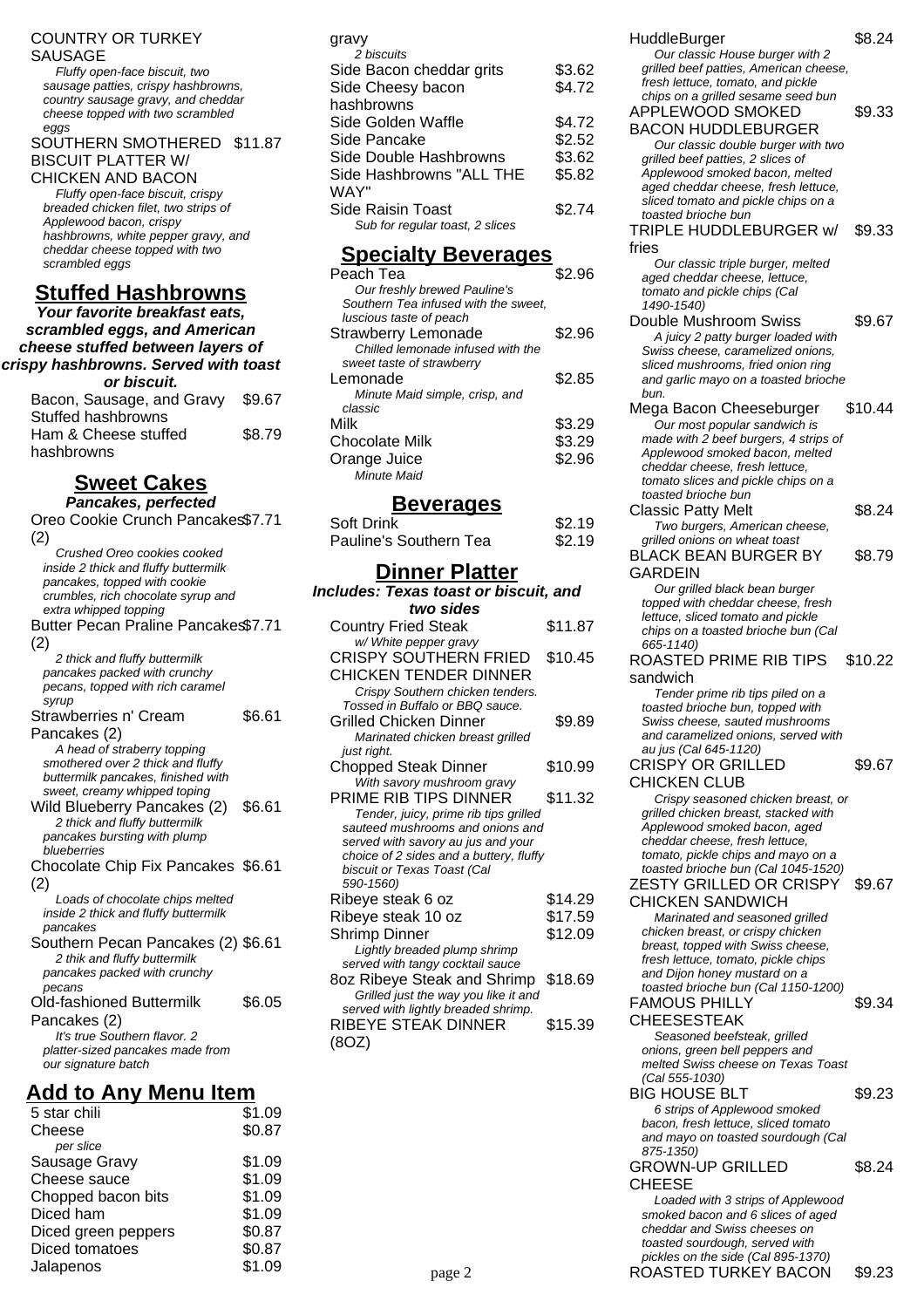| Grilled mushrooms<br>Grilled diced onions | \$1.09<br>\$1.09 |
|-------------------------------------------|------------------|
| Kid's Menu                                |                  |
| For kids 10 and under                     |                  |
| 2- Egg Breakfast kids                     | \$4.72           |
| Served with crispy hashbrowns or          |                  |
| grits, and toast                          |                  |
| Pancake Plate kids                        | \$5.71           |
| Served w/ 1 slice of bacon or 1           |                  |
| sausage patty                             |                  |
| Golden Waffle Plate kids                  | \$5.71           |
| Served w/ 1 slice of bacon or 1           |                  |
| sausage patty                             |                  |
| French Toast Plate kids                   | \$5.71           |
| Served w/ 1 slice of bacon or 1           |                  |
| sausage patty                             |                  |
| Grilled Cheese kids                       | \$5.49           |
| w/ fries                                  |                  |
| Cheeseburger kids                         | \$6.37           |
| w/fries                                   |                  |
| Chicken Tenders kids                      | \$6.37           |
| w/ fries (2 tenders)                      |                  |

#### RANCH

Slow-roasted, sliced turkey breast, Applewood smoked bacon, Swiss cheese, fresh lettuce, sliced tomato and ranch dressing on toasted sourdough (Cal 835-1310)

2 DOUBLE CHEESEBURGER \$10.22 PLATES

2 double burgers topped with American cheese, lettuce, tomato, and pickles served on a seeded bun served with 2 sides of lightly salted French fries (Cal 800-880)

## **Family Meals**

(4) WAFFLE FAMILY MEAL \$27.49 (4) Golden waffles served with rich syrup and choice of crispy Applewood bacon or country sausage, farm fresh scrambled eggs, and choice of grits, hashbrowns or crispy tater tots. Cal: 4060-6100

BISCUITS AND GRAVY FAMILY MEAL \$27.49

(4) Fluffy biscuits served with sausage gravy, choice of crispy Applewood bacon or country sausage, farm fresh scrambled eggs, and choice of grits, Hashbrowns or crispy tater tots. Cal: 4260-6300

SWEET CAKE FAMILY MEAL \$27.49 (8) Platter sized, thick and fluffy buttermilk pancakes and rich syrup served with choice of crispy Applewood smoked bacon or country sausage, farm fresh scrambled eggs, and choice of grits, hashbrowns or crispy tater tots. Cal: 4200-6240 FRENCH TOAST FAMILY \$32.99

MEAL

(16) Slices of Cinnamon French toast served with rich syrup and choice of crispy Applewood bacon or country sausage, farm fresh scrambled eggs and choice of grits, hashbrowns or crispy tater tots. Cal: 4350-6390

BISCUIT SANDWICH FAMILY \$16.49 MEAL

(4) Fluffy biscuits topped with a farm fresh egg, choice of bacon or sausage, and American cheese. Cal: 1760-2600

MEAT LOVER FAMILY MEAL \$32.99

A meat lovers dream that includes Sugar cured ham, crispy Applewood bacon and country sausage, farm fresh scrambled eggs, and choice of grits, Hashbrowns or crispy tater tots. Cal: 2840-4520

GRILLED CHICKEN FAMILY MEAL \$36.29

(4) Marinated Chicken Breasts served with your choice of (3) large sides and bread choice of Texas toast or buttery, fluffy biscuits. Cal: 1845-1950

COUNTRY FRIED STEAK FAMILY MEAL \$39.59

(4) Country Fried Steaks served with white pepper gravy with your choice of (3) large sides and bread choice of Texas toast or buttery, fluffy biscuits. Cal: 3725-4730

CHICKEN TENDER FAMILY MEAL \$36.29

Crispy Southern Fried Chicken Tenders for (4) served with (3) large sides and bread choice of Texas toast or buttery, fluffy biscuits. Cal: 3685-4690 12 TENDERS AND FRIES \$28.59 4 DOUBLE

\$21.99